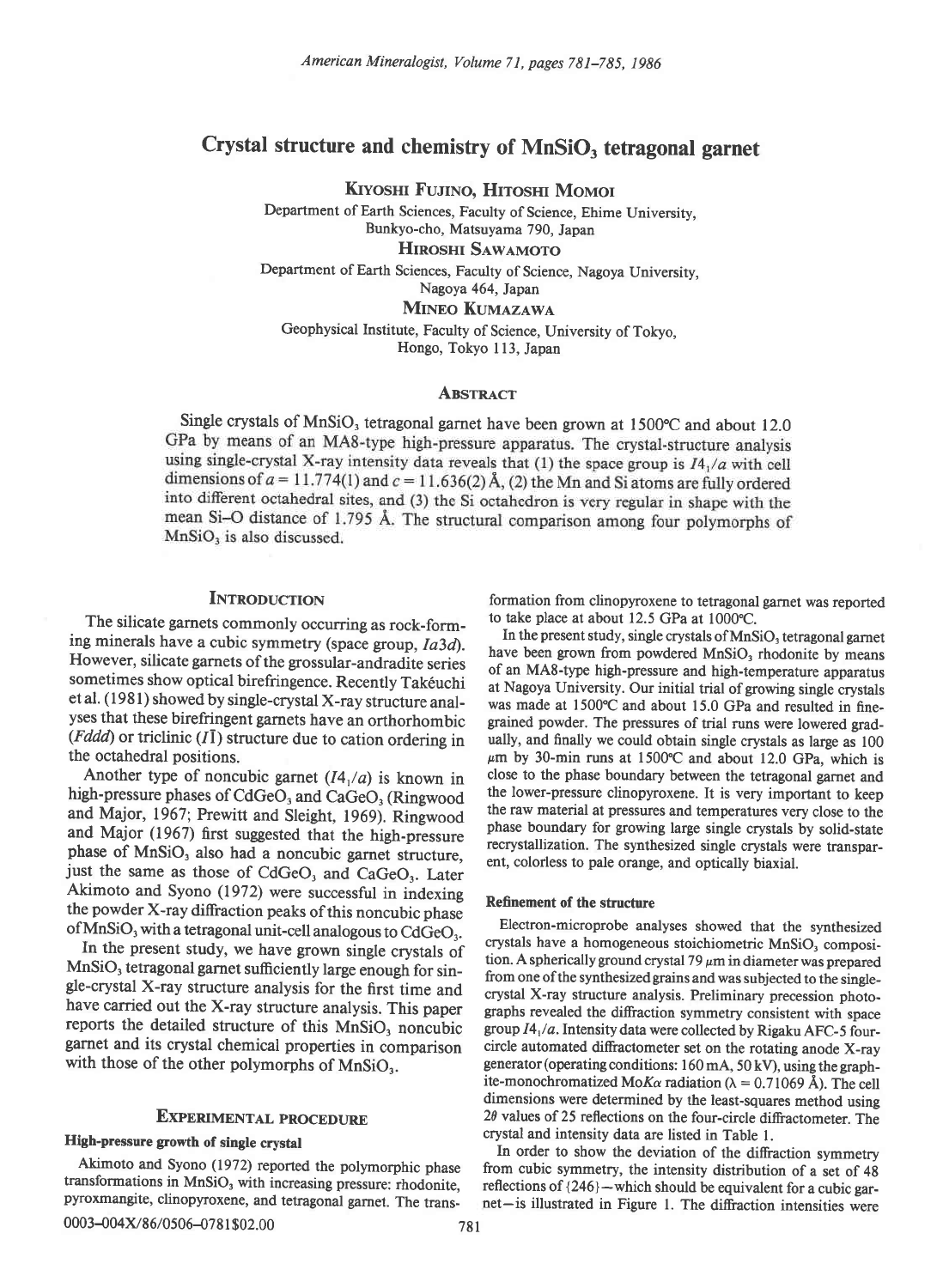| Space group                            | I4/2                     |
|----------------------------------------|--------------------------|
| Cell contents                          | 32 [MnSiO <sub>2</sub> ] |
| Cell dimensions                        |                          |
| a(A)                                   | 11.774(1)                |
| C(A)                                   | 11.636(2)                |
| $v(A^3)$                               | 1613.1(3)                |
| $\rho_{\rm calc}$ (gcm <sup>-3</sup> ) | 4.32                     |
| Diamter of specimen                    | $\phi = 79 \mu m$        |
| $\mu$ (Moka) (cm <sup>-1</sup> )       | 70.81                    |
| Scan type                              | $\omega - 2\theta$       |
| $^{2\theta}$ max                       | 80°                      |
| Number of reflections<br>(measured)    | 2677                     |
| Number of reflections<br>(used)        | 1206                     |
| R value                                | 0.052                    |
| Weighted R value                       | 0.050                    |

Table 1. Crystal and intensity data for MnSiO<sub>3</sub> tetragonal garnet



Fig. 1. Intensity distribution of a set of 48 reflections of {246}, which should be equivalent for cubic garnet. The upper figures show the integrated intensities of the  $hkl$  ( $l > 0$ ) reflections and the lower figures those of the  $hkl$  ( $l < 0$ ).

| Equi-<br>point | $Sym-$<br>metry                                   | Atom                                                                                                                                                                                                                     | x                                                                                                                                                            | У                                                                                  | $\mathbf{z}$                                                                                                                                                                        |                                                                                                                                                  | $\mathbf{B}_{\text{eq}}$ .                                                                                                            |
|----------------|---------------------------------------------------|--------------------------------------------------------------------------------------------------------------------------------------------------------------------------------------------------------------------------|--------------------------------------------------------------------------------------------------------------------------------------------------------------|------------------------------------------------------------------------------------|-------------------------------------------------------------------------------------------------------------------------------------------------------------------------------------|--------------------------------------------------------------------------------------------------------------------------------------------------|---------------------------------------------------------------------------------------------------------------------------------------|
| 16f            | ı                                                 | Mn                                                                                                                                                                                                                       | 0.1258(1)                                                                                                                                                    | 0.0079(1)                                                                          | 0.2590(1)                                                                                                                                                                           |                                                                                                                                                  | 0.57                                                                                                                                  |
| 8e             |                                                   | Mn                                                                                                                                                                                                                       | 0.0                                                                                                                                                          | 0.25                                                                               | 0.6235(2)                                                                                                                                                                           |                                                                                                                                                  | 0.58                                                                                                                                  |
| 8c             |                                                   | $0.98(1)$ Mn                                                                                                                                                                                                             | 0.0                                                                                                                                                          | 0.0                                                                                | 0.5                                                                                                                                                                                 |                                                                                                                                                  | 0.41                                                                                                                                  |
| 8d             | ī                                                 | 0.98(1)Si                                                                                                                                                                                                                | 0.0                                                                                                                                                          | 0.0                                                                                | 0.0                                                                                                                                                                                 |                                                                                                                                                  | 0.41                                                                                                                                  |
| 4a             | $\overline{4}$                                    | Si                                                                                                                                                                                                                       | 0.0                                                                                                                                                          | 0.25                                                                               | 0.375                                                                                                                                                                               |                                                                                                                                                  | 0.48                                                                                                                                  |
|                |                                                   |                                                                                                                                                                                                                          |                                                                                                                                                              |                                                                                    | 0.875                                                                                                                                                                               |                                                                                                                                                  | 0.30                                                                                                                                  |
|                |                                                   |                                                                                                                                                                                                                          |                                                                                                                                                              |                                                                                    |                                                                                                                                                                                     |                                                                                                                                                  | 0.34                                                                                                                                  |
|                |                                                   |                                                                                                                                                                                                                          |                                                                                                                                                              |                                                                                    |                                                                                                                                                                                     |                                                                                                                                                  | 0.47                                                                                                                                  |
|                |                                                   |                                                                                                                                                                                                                          |                                                                                                                                                              |                                                                                    |                                                                                                                                                                                     |                                                                                                                                                  | 0.42                                                                                                                                  |
| 16f            | $\mathbf{I}$                                      | $\circ$                                                                                                                                                                                                                  |                                                                                                                                                              |                                                                                    |                                                                                                                                                                                     |                                                                                                                                                  | 0.50                                                                                                                                  |
|                |                                                   |                                                                                                                                                                                                                          |                                                                                                                                                              |                                                                                    |                                                                                                                                                                                     |                                                                                                                                                  | 0.50                                                                                                                                  |
|                |                                                   |                                                                                                                                                                                                                          |                                                                                                                                                              |                                                                                    |                                                                                                                                                                                     |                                                                                                                                                  | 0.48                                                                                                                                  |
| 16f            | $\mathbf{1}$                                      | $\Omega$                                                                                                                                                                                                                 |                                                                                                                                                              |                                                                                    |                                                                                                                                                                                     |                                                                                                                                                  | 0.43                                                                                                                                  |
|                |                                                   | $\beta_{22}$                                                                                                                                                                                                             | $\beta_{33}$                                                                                                                                                 | $\boldsymbol{\beta}_{12}$                                                          | $\boldsymbol{\beta}_{13}$                                                                                                                                                           |                                                                                                                                                  | $\beta_{23}$                                                                                                                          |
|                |                                                   |                                                                                                                                                                                                                          |                                                                                                                                                              |                                                                                    | 16(4)                                                                                                                                                                               |                                                                                                                                                  |                                                                                                                                       |
|                |                                                   |                                                                                                                                                                                                                          |                                                                                                                                                              |                                                                                    | 0                                                                                                                                                                                   | 0                                                                                                                                                |                                                                                                                                       |
|                |                                                   |                                                                                                                                                                                                                          |                                                                                                                                                              |                                                                                    |                                                                                                                                                                                     |                                                                                                                                                  |                                                                                                                                       |
|                |                                                   |                                                                                                                                                                                                                          |                                                                                                                                                              |                                                                                    |                                                                                                                                                                                     |                                                                                                                                                  | $-5(11)$                                                                                                                              |
|                |                                                   | 102(13)                                                                                                                                                                                                                  | 57(20)                                                                                                                                                       | 0                                                                                  | 0                                                                                                                                                                                   | $\mathsf{O}\xspace$                                                                                                                              |                                                                                                                                       |
|                |                                                   |                                                                                                                                                                                                                          |                                                                                                                                                              |                                                                                    | 0                                                                                                                                                                                   | $\pmb{0}$                                                                                                                                        |                                                                                                                                       |
|                |                                                   |                                                                                                                                                                                                                          |                                                                                                                                                              |                                                                                    |                                                                                                                                                                                     |                                                                                                                                                  |                                                                                                                                       |
|                |                                                   |                                                                                                                                                                                                                          |                                                                                                                                                              |                                                                                    |                                                                                                                                                                                     |                                                                                                                                                  | -9 (17)                                                                                                                               |
|                |                                                   |                                                                                                                                                                                                                          |                                                                                                                                                              |                                                                                    |                                                                                                                                                                                     |                                                                                                                                                  |                                                                                                                                       |
|                |                                                   | 70(22)                                                                                                                                                                                                                   | 115 (22)                                                                                                                                                     | 0(17)                                                                              | 2(18)                                                                                                                                                                               |                                                                                                                                                  | $-4(18)$                                                                                                                              |
|                | 93(23)                                            | 77(22)                                                                                                                                                                                                                   | 102(23)                                                                                                                                                      | $-22(18)$                                                                          | 22(19)                                                                                                                                                                              |                                                                                                                                                  | $-22(18)$                                                                                                                             |
|                | 88 (22)                                           | 130(24)                                                                                                                                                                                                                  | 45(20)                                                                                                                                                       | $-30(18)$                                                                          | 36(18)                                                                                                                                                                              |                                                                                                                                                  | 5(18)                                                                                                                                 |
|                | 55(21)                                            | 87(22)                                                                                                                                                                                                                   | 90(23)                                                                                                                                                       | 20(17)                                                                             | 3(18)                                                                                                                                                                               |                                                                                                                                                  | 22(18)                                                                                                                                |
|                | 4 <sub>b</sub><br>16f<br>16f<br>16f<br>16f<br>16f | $\frac{2}{1}$<br>$\overline{4}$<br>1<br>$\mathbf{1}$<br>$\mathbf 1$<br>ı<br>$\mathbf{1}$<br>$\boldsymbol{\beta}_{11}$<br>69(5)<br>133(9)<br>73(8)<br>44(14)<br>102(13)<br>70(12)<br>60(9)<br>101(23)<br>90(22)<br>87(22) | $+0.02(1)Si$<br>$+0.02(1)$ Mn<br>Si<br>Si<br>$\circ$<br>$\circ$<br>$\circ$<br>O<br>98(5)<br>107(8)<br>83(8)<br>76(15)<br>70(12)<br>63(9)<br>96(23)<br>76(21) | 0.0<br>146(6)<br>74 (6)<br>70(8)<br>102(17)<br>22(18)<br>63(9)<br>60(22)<br>62(22) | 0.25<br>0.1262(2)<br>0.0302(4)<br>0.0465(4)<br>0.2224(4)<br>0.2098(4)<br>$-0.0649(4)$<br>$-0.1034(4)$<br>$-1(4)$<br>$-20(7)$<br>$-6(6)$<br>$-2(10)$<br>0<br>8(7)<br>4(18)<br>11(17) | 0.0143(1)<br>0.0617(4)<br>$-0.0411(4)$<br>0.1099(4)<br>$-0.0796(4)$<br>0.1665(4)<br>0.2152(4)<br>$-7(6)$<br>6(11)<br>6(8)<br>$-26(18)$<br>17(17) | 0.7597(2)<br>0.6730(4)<br>0,8627(4)<br>0.8064(4)<br>0.7039(4)<br>0.4654(4)<br>0.7858(4)<br>17(5)<br>$-19(6)$<br>$-22(8)$<br>$-22(17)$ |

Table 2. Atomic coordinates and anisotropic thermal factors  $(\times 10^5)$  for MnSiO<sub>3</sub> tetragonal garnet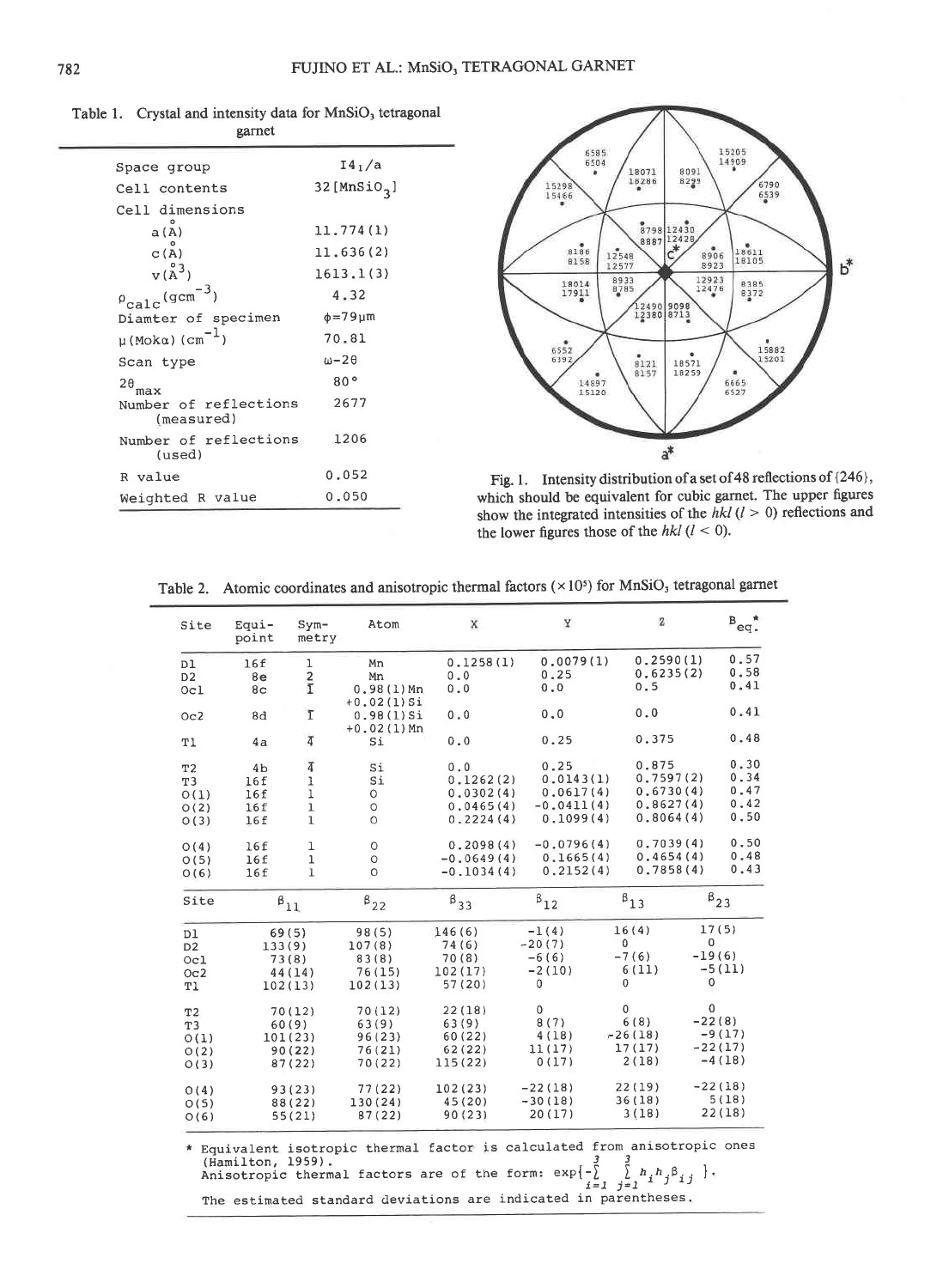| D1 dodecahedron                                                                                                                                                                                                                                                          | Oc2 octahedron                                                                                                       |                                                                |                                                       |                      |                                              |                                   |  |  |
|--------------------------------------------------------------------------------------------------------------------------------------------------------------------------------------------------------------------------------------------------------------------------|----------------------------------------------------------------------------------------------------------------------|----------------------------------------------------------------|-------------------------------------------------------|----------------------|----------------------------------------------|-----------------------------------|--|--|
| $Mn-O(1)$<br>$-0(2)$<br>$-0(3)$<br>$-0(3)$ <sup>t</sup>                                                                                                                                                                                                                  | $2.161(5)$ A<br>2.505(4)<br>2,400(5)<br>2.329(5)                                                                     |                                                                | $Si-O(2)$<br>$-0(3)$<br>$-0(6)$                       | [x2]<br>[x2]<br>[x2] | $1.757(4)$ A<br>1.805(4)<br>1.823(4)         |                                   |  |  |
| $-0(4)$<br>$-O(4)$ '<br>$-0(5)$                                                                                                                                                                                                                                          | 2, 207(5)<br>2, 359(5)<br>2.166(4)                                                                                   |                                                                | mean                                                  |                      | 1.795                                        | Angle<br>at Si                    |  |  |
| $-0(6)$<br>mean                                                                                                                                                                                                                                                          | 2.691(4)<br>2.352                                                                                                    |                                                                | $O(2) - O(3) d$<br>$O(2) - O(6) d$                    | [x2]<br>[x2]         | 2.524(6)<br>2,554(6)                         | $90.2(2)$ <sup>o</sup><br>91.0(2) |  |  |
|                                                                                                                                                                                                                                                                          |                                                                                                                      | Angle<br>at Mn                                                 | O(3)<br>$-0(6) d$<br>$O(2) - O(3)$ '<br>$O(2) - O(6)$ | [x2]<br>[x2]<br>[x2] | 2.627(6)<br>2.514(6)<br>2.510(6)             | 92,8(2)<br>89.8(2)<br>89.0(2)     |  |  |
| $O(1) - O(2) t$<br>$O(3)' - O(4) t$<br>$O(1) - O(4)'$ o                                                                                                                                                                                                                  | 2.524(6)<br>2.535(6)<br>3.033(6)                                                                                     | $65.0(2)$ <sup>o</sup><br>67.9(2)<br>84, 2(2)                  | $O(3)' - O(6)$                                        | [x2]                 | 2,502(6)                                     | 87.2(2)                           |  |  |
| $O(2) - O(3) o$<br>$O(4) - O(5) o$                                                                                                                                                                                                                                       | 2.524(6)<br>2.890(6)                                                                                                 | 61.9(1)<br>82.7(2)                                             |                                                       | Tl tetrahedron       |                                              |                                   |  |  |
| $O(3)' - O(6)$ o<br>$O(3) - O(4) d$<br>$O(2) -O(5) d$                                                                                                                                                                                                                    | 2,627(6)<br>2,769(6)<br>2.856(6)                                                                                     | 62.6(1)<br>73.7(2)<br>75,0(2)                                  | $Si-O(5)$                                             | [x4]                 | 1.630(4)                                     | Angle<br>at Si                    |  |  |
| $O(1) - O(6) d$<br>$O(3)' - O(4)'d$<br>$O(4)' - O(5)$<br>$O(3) - O(6)$                                                                                                                                                                                                   | 2.732(6)<br>2.769(6)<br>2.799(6)                                                                                     | 67.5(2)<br>72.4(2)<br>76.3(2)                                  | $O(5) - O(5)^d$<br>$0(5) -0(5)$ "                     | [x2]<br>[x4]         | 2.490(9)<br>2.743(7)                         | 99.6(3)<br>114.6(2)               |  |  |
|                                                                                                                                                                                                                                                                          | 2.904(6)                                                                                                             | 69.3(1)                                                        |                                                       | T2 tetrahedron       |                                              |                                   |  |  |
| $Mn-O(1)$                                                                                                                                                                                                                                                                | D2 dodecahedron<br>[x2]<br>2.318(4)                                                                                  |                                                                | $Si-O(6)$                                             | [x4]                 | 1.651(4)                                     | Angle<br>at Si                    |  |  |
| $-0(2)$<br>$-0(5)$<br>$-0(6)$                                                                                                                                                                                                                                            | [x2]<br>2,524(4)<br>[x2]<br>2, 221(5)<br>[x2]<br>2, 284(5)                                                           |                                                                | $O(6) - O(6)^d$<br>$O(6) - O(6)$ "                    | [x2]<br>[x4]         | 2.568(9)<br>2,758(8)                         | 102.1(3)<br>113.3(2)              |  |  |
| mean                                                                                                                                                                                                                                                                     | 2.337                                                                                                                | Angle                                                          |                                                       | T3 tetrahedron       |                                              |                                   |  |  |
| $O(5) - O(5)^{t} t$<br>$O(6) - O(6)^{t} t$<br>$O(1) - O(5) o$<br>$O(2) - O(6) o$<br>$O(1) - O(6) d$                                                                                                                                                                      | 2,490(9)<br>2.568(9)<br>[x2]<br>2.935(6)<br>[x2]<br>2.554(6)<br>[x2]                                                 | at Mn<br>68.2(2)<br>68.4(2)<br>80.5(2)<br>64.0(1)              | $Si-O(1)$<br>$-0(2)$<br>$-0(3)$<br>$-O(4)$            |                      | 1.614(5)<br>1,655(5)<br>1.687(5)<br>1.617(5) |                                   |  |  |
| $O(2) - O(5) d$<br>$O(1) - O(2)$ '                                                                                                                                                                                                                                       | 2.732(6)<br>[x2]<br>2,856(6)<br>[x2]<br>2.776(6)                                                                     | 72.8(2)<br>73.7(2)<br>69.8(1)                                  | mean                                                  |                      | 1.643                                        | Angle<br>at Si                    |  |  |
|                                                                                                                                                                                                                                                                          | Ocl octahedron                                                                                                       |                                                                | $O(1) - O(2) d$<br>$O(3) - O(4) d$<br>$O(1) - O(3)$   |                      | 2.524(6)<br>2.535(6)                         | 101.1(2)<br>100.2(2)              |  |  |
| $Mn-O(1)$                                                                                                                                                                                                                                                                | [x2]<br>2.170(4)                                                                                                     |                                                                | $O(1) - O(4)$<br>$O(2) - O(3)$                        |                      | 2.802(6)<br>2.714(6)<br>2.806(6)             | 116.2(2)<br>114.3(2)              |  |  |
| $-0(4)$<br>$-0(5)$                                                                                                                                                                                                                                                       | [x2]<br>2.130(4)<br>[x2]<br>2.142(5)                                                                                 |                                                                | $O(2) - O(4)$                                         |                      | 2.704(6)                                     | 114.2(2)<br>111.5(2)              |  |  |
| mean                                                                                                                                                                                                                                                                     | 2.147                                                                                                                | Angle<br>at Mn                                                 |                                                       |                      |                                              |                                   |  |  |
| $O(1) - O(5) d$<br>$O(1) - O(4) d$<br>$O(4) - O(5) d$<br>$O(1) - O(5)'$<br>$O(1) - O(4)'$<br>$O(5) - O(4)$                                                                                                                                                               | [x2]<br>2,935(6)<br>[x2]<br>3.033(6)<br>[x2]<br>2.890(6)<br>[x2]<br>3.159(6)<br>[x2]<br>3.048(6)<br>[x2]<br>3.147(6) | 85.8(2)<br>89.7(2)<br>85.1(2)<br>94.2(2)<br>90.3(2)<br>94.9(2) |                                                       |                      |                                              |                                   |  |  |
| t = edge shared by tetrahedron.<br>o = edge shared by octahedron.<br>d = edge shared by dodecahedron.<br>Superscript prime or double prime distinguishes the equivalent anions in the same<br>polyhedron.<br>The estimated standard errors are indicated in parentheses. |                                                                                                                      |                                                                |                                                       |                      |                                              |                                   |  |  |

Table 3. Interatomic distances, angles, and estimated standard errors for MnSiO, tetragonal garnet

corrected for Lorentz and polarization effects and absorption factors. The intensities greater than  $3\sigma(I_0)$  were used for structure refinement. The atomic scattering factors of the fully ionized atoms were used for refinements ( $Mn^{2+}$  and  $Si^{4+}$  from *Interna*tional Tables for X-ray Crystallography, volume III, 1962, and O<sup>2-</sup> from Tokonami, 1965). The anomalous dispersion terms were also included in the refinements. The full-matrix least-squares refinement was made by the program LINUS (Coppens and Hamilton, 1970) so as to minimize the residual factor

$$
\sum_i (|F_{\rm o}|-|F_{\rm c}|)^2.
$$

At the initial stage of the refinement, Mn and Si atoms were fixed to the different octahedral sites, respectively, and the po-

sitional and thermal parameters were refined using the atomic parameters for CdGeO<sub>3</sub> of Prewitt and Sleight (1969) as initial parameters. The isotropic extinction factor was also included in the refinement. At the final stage, the occupancy factors of the atoms at octahedral sites were also varied simultaneously with other parameters under the constraint of the given bulk composition. The final  $R$  value and weighted (unit weight)  $R$  value are 0.052 and 0.050, respectively, for 1206 independent reflections. Final atomic parameters are listed in Table 2. In Table 2, the origin of  $I4_1/a$  is shifted by  $\frac{1}{2}$ ,  $\frac{1}{4}$ ,  $\frac{1}{8}$  from that given in *Inter*national Tables for X-ray Crystallography, volume I (1952) to set the symmetry elements of  $I4_1/a$  in a manner similar to those for la3d. Interatomic distances, angles, and estimated standard errors were calculated with the program oRFFE of Busing et al.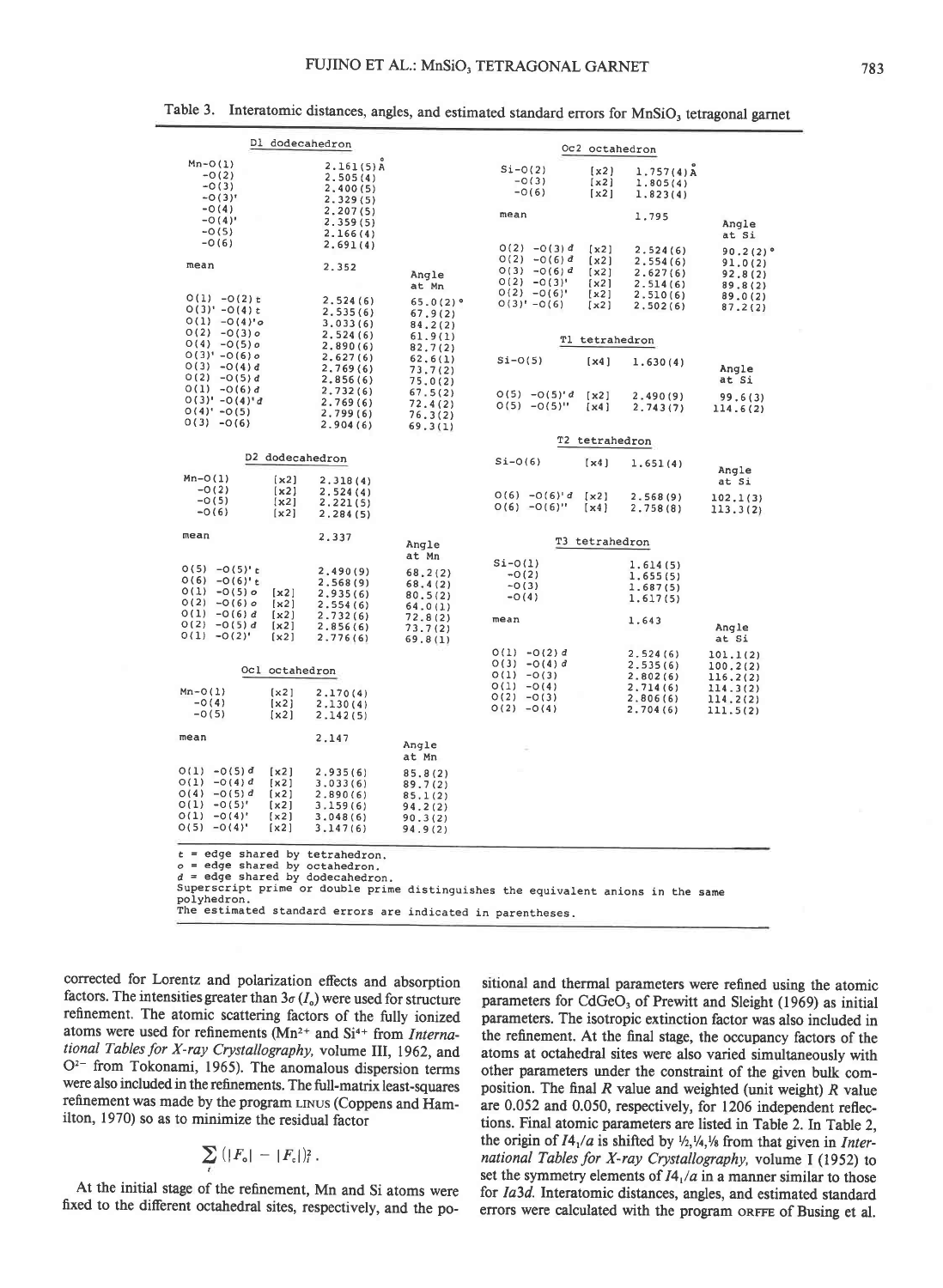164 160 164 162 160 rhodonite pyroxmangite clinopyroxene gamet  $low \longrightarrow high$ Pressure Fig. 2. Mean cation-oxygen distances of the different coordination-polyhedra of the four polymorphs of  $MnSiO<sub>3</sub>$ . The superscripts on Mn and Si refer to the coordination number of polyhedra. The filled circles and vertical bars indicate the mean

(1964). The results are given in Table 3. The final observed and calculated structure factors are given in Table 4.<sup>1</sup>

value and range for polyhedra with the same coordination num-

ber, respectively.

#### RESULTS AND DISCUSSION

The MnSiO, tetragonal garnet has seven different cation sites, namely, two dodecahedral (abbreviated as Dl and D2), two octahedral (Oc1 and Oc2), and three tetrahedral (Tl,T2, and T3) sites. In the polymorphic transition from lower-pressure clinopyroxene to tetragonal garnet, the partial increase in the coordination number occurs both in Mn<sup>2+</sup> (6  $\rightarrow$  8) and in Si<sup>4+</sup> (4  $\rightarrow$  6). The numbers of Mn and Si atoms in octahedral sites in Table 2 indicate that the Mn and Si atoms are almost perfectly ordered into Ocl and Oc2 sites, respectively. From this result combined with that of Takéuchi et al. (1981), it is inferred that the mode of cation ordering for the noncubic garnet structure depends on the difference in ionic radius between

the two kinds of octahedral cations. If the difference is small, as for Fe and Al in the grandite series, the Fddd or 11 structure with partial ordering of octahedral cations is favored, whereas the  $I4_1/a$  structure with perfect ordering is favored when the difference in ionic radii is large, as for Mn and Si in the present case.

The mean cation-oxygen distances in Table 3 are nearly equal to the predicted values on the basis ofeffective ionic radii of Shannon and Prewitt (1969), except for the Ocl octahedron. The mean M-O distance of the Ocl octahedron is 2.147 A, whereas the predicted one is 2.21 A. The same difference is also seen in CdGeO<sub>3</sub> (Prewitt and Sleight, 1969).

The Si octahedron is regular in shape: all the Si-O distances of the octahedron are between  $1.76$  and  $1.82$  Å, and the O-Si-O angles fall between 88.7° and 92.8°. Another characteristic of this Si octahedron is that the mean value (2.568 Å) of the shared O-O distances is larger than that  $(2.509 \text{ Å})$  of the unshared ones, as seen sometimes in the high-pressure phase, in contrast to the structural features seen commonly in the phases stable under atmospheric pressure.

The pressure-induced structural changes between MnSiO, polymorphs are a crystallochemically interesting problem. Figure 2 shows the variation of the mean cationoxygen distances of the ditrerent coordination-polyhedra among four polymorphs of MnSiO, (Narita et al., 1977; Tokonami et al., 1979). The Mn polyhedra-octahedra in particular- are compressed with increasing pressure, whereas the Si tetrahedra expand. This fact seems to indicate that oxygen atoms tend to be packed in the more regular array with increasing pressure. This is the same tendency as observed in the structural changes in polymorphs of  $Co_2SiO_4$  (Morimoto et al., 1974) and  $Mg_2SiO_4$ (Horiuchi and Sawamoto, l98l).

Recently, MgSiO, was found to crystallize in garnet structure of noncubic type above 20 GPa and 1700'C (Sawamoto and Kozaki, 1984; Kato et al., 1984), and its stability field is being extensively investigated (Sawamoto and Kozaki, in prep.; Kato and Kumazawa, 1985). The noncubic MgSiO, garnet is probably isostructural with the MnSiO, tetragonal garnet described in this study. Therefore, the present structure analysis of MnSiO, garnet provides useful information on the crystallochemical characterization of possibly the major mineral in the deep upper mantle of the Earth.

#### **ACKNOWLEDGMENTS**

The authors thank Professor Y. Takéuchi for his encouragement throughout this work, and Dr. E. Ohtani for the valuable suggestions about high-pressure experiments. We also thank Dr. T. Yamanaka for the X-ray intensity data collection. Computations were carried out on FAcoM 180 II AD at the Data Processing Center, Ehime University.

#### REFERENCES

Akimoto, Syun-iti, and Syono, Yasuhiko. (1972) High pressure transformations in MnSiO<sub>3</sub>. American Mineralogist, 57, 76– 84.



<sup>&#</sup>x27; To obtain a copy of Table 4, order Document AM-86-305 from the Business Office, Mineralogical Society of America, 1625 I Street, N.W., Suite 414, Washington, D.C. 20006. Please remit 35.00 in advance for the microfiche.